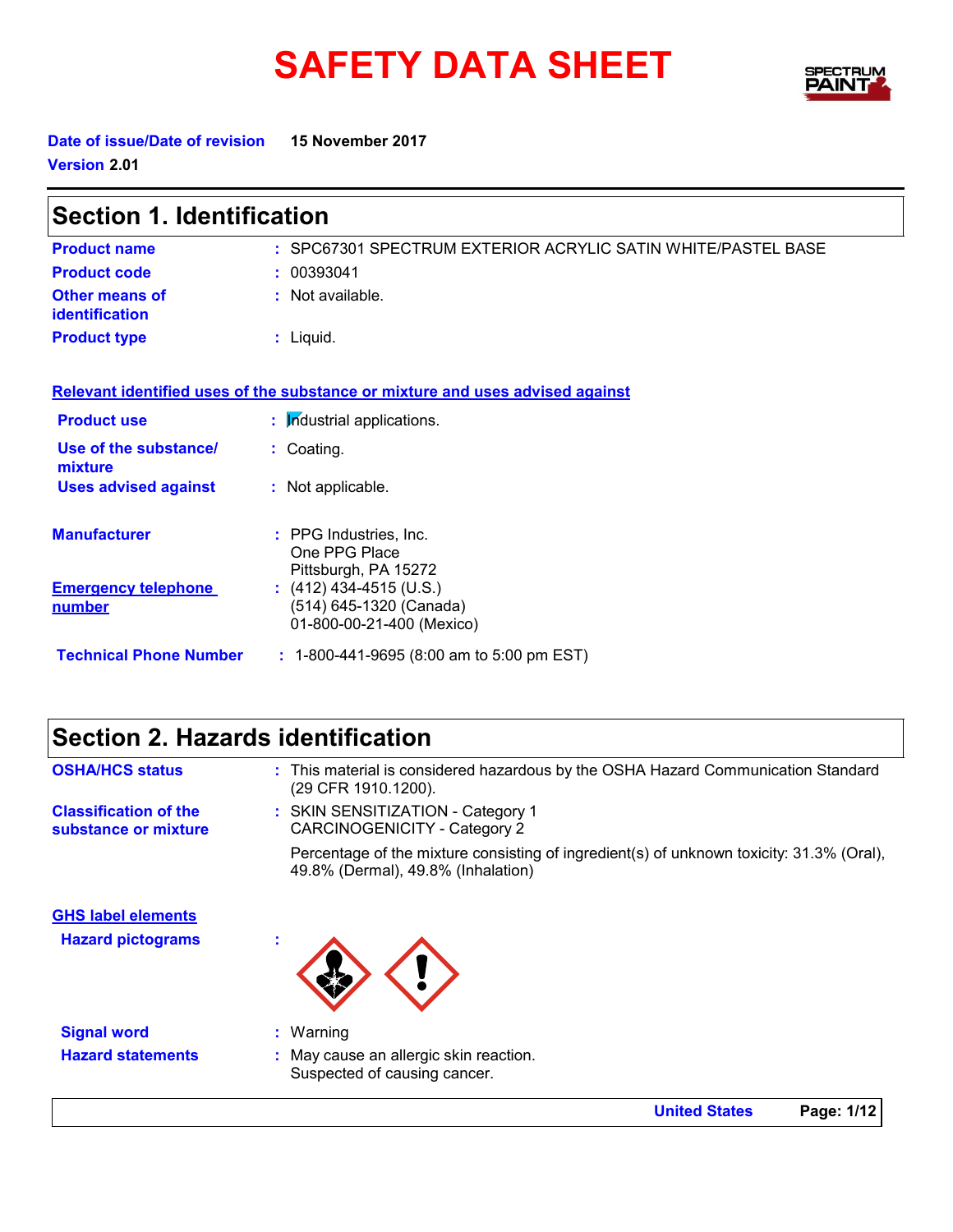## **Section 2. Hazards identification**

#### **Precautionary statements**

| <b>Prevention</b>                            | : Obtain special instructions before use. Do not handle until all safety precautions have<br>been read and understood. Wear protective gloves. Wear eye or face protection.<br>Wear protective clothing. Avoid breathing vapor. Contaminated work clothing must not<br>be allowed out of the workplace.                                                                                                                                                                                                                                               |
|----------------------------------------------|-------------------------------------------------------------------------------------------------------------------------------------------------------------------------------------------------------------------------------------------------------------------------------------------------------------------------------------------------------------------------------------------------------------------------------------------------------------------------------------------------------------------------------------------------------|
| <b>Response</b>                              | : IF exposed or concerned: Get medical attention. IF ON SKIN: Wash with plenty of<br>soap and water. Wash contaminated clothing before reuse. If skin irritation or rash<br>occurs: Get medical attention.<br>Photosensitive agents : In case of accidental eye contact, avoid concurrent exposure to<br>the sun or other sources of UV light which may increase the sensitivity of the eyes. In<br>case of accidental skin contact, avoid concurrent exposure to the sun or other sources<br>of UV light which may increase the sensitivity of skin. |
| <b>Storage</b>                               | : Store locked up.                                                                                                                                                                                                                                                                                                                                                                                                                                                                                                                                    |
| <b>Disposal</b>                              | : Dispose of contents and container in accordance with all local, regional, national and<br>international regulations.                                                                                                                                                                                                                                                                                                                                                                                                                                |
| <b>Supplemental label</b><br><b>elements</b> | : Emits toxic fumes when heated.                                                                                                                                                                                                                                                                                                                                                                                                                                                                                                                      |
| <b>Hazards not otherwise</b><br>classified   | : None known.                                                                                                                                                                                                                                                                                                                                                                                                                                                                                                                                         |

## **Section 3. Composition/information on ingredients**

**Substance/mixture :**

Mixture **Product name :** SPC67301 SPECTRUM EXTERIOR ACRYLIC SATIN WHITE/PASTEL BASE

| Ingredient name                          | $\frac{9}{6}$                  | <b>CAS number</b>        |
|------------------------------------------|--------------------------------|--------------------------|
| Ititanium dioxide<br>Mica-group minerals | I≥10 - ≤20<br>$\geq 1.0 - 5.0$ | 13463-67-7<br>12001-26-2 |
| benzophenone                             | $ $ < 1.0                      | 119-61-9                 |
| octhilinone (ISO)                        | $ $ < 1.0                      | 26530-20-1               |

SUB codes represent substances without registered CAS Numbers.

Any concentration shown as a range is to protect confidentiality or is due to batch variation.

**There are no additional ingredients present which, within the current knowledge of the supplier and in the concentrations applicable, are classified as hazardous to health or the environment and hence require reporting in this section.**

**Occupational exposure limits, if available, are listed in Section 8.**

## **Section 4. First aid measures**

If ingestion, irritation, any type of overexposure or symptoms of overexposure occur during or persists after use of this product, contact a POISON CONTROL CENTER, EMERGENCY ROOM OR PHYSICIAN immediately; have Safety Data Sheet information available. Never give anything by mouth to an unconscious or convulsing person.

#### **Description of necessary first aid measures**

**Eye contact :**

In case of accidental eye contact, avoid concurrent exposure to the sun or other sources of UV light which may increase the sensitivity of the eyes. Remove contact lenses, irrigate copiously with clean, fresh water, holding the eyelids apart for at least 10 minutes and seek immediate medical advice.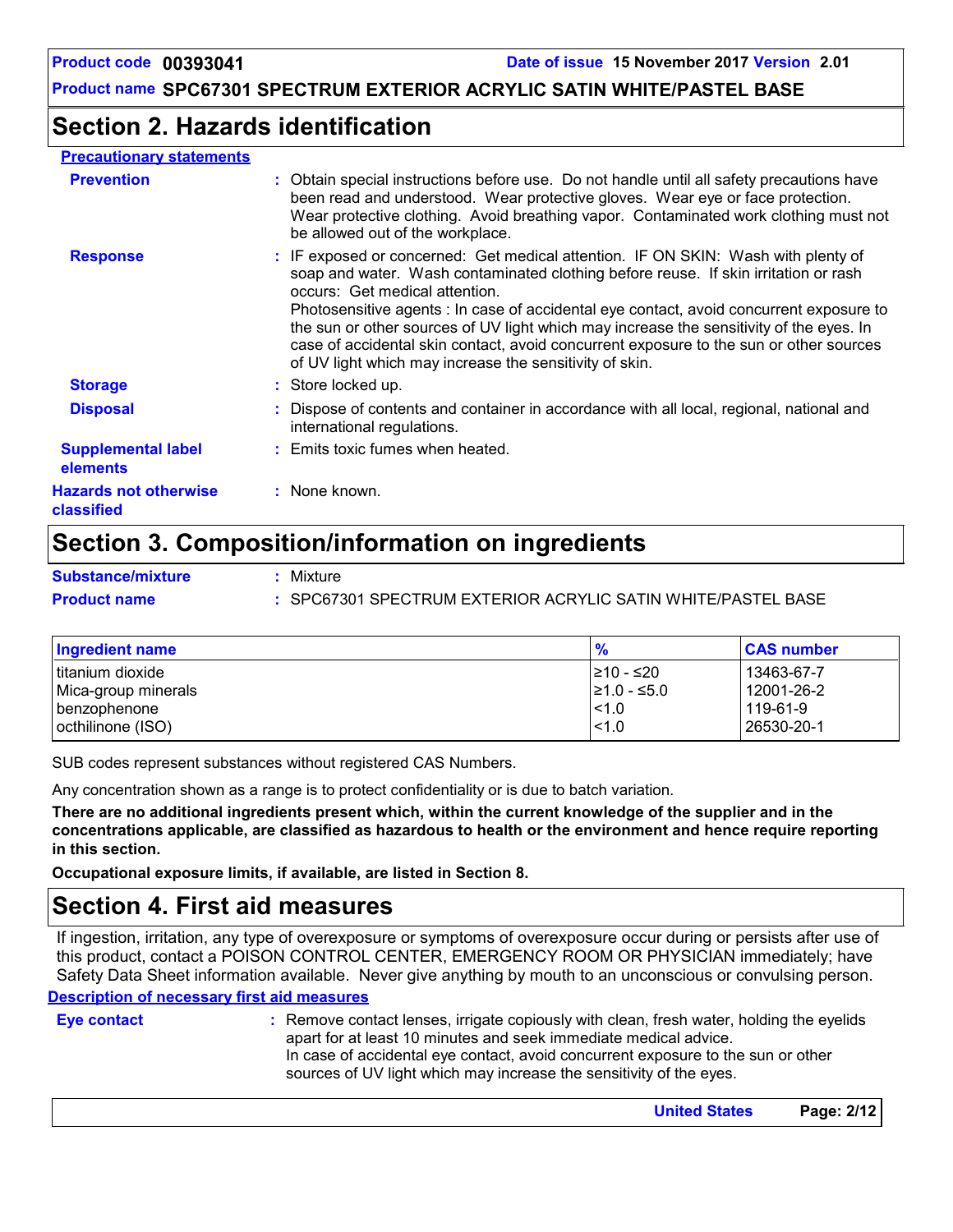## **Section 4. First aid measures**

| <b>Inhalation</b>                     | : Remove to fresh air. Keep person warm and at rest. If not breathing, if breathing is<br>irregular or if respiratory arrest occurs, provide artificial respiration or oxygen by trained<br>personnel.                                                                                                          |
|---------------------------------------|-----------------------------------------------------------------------------------------------------------------------------------------------------------------------------------------------------------------------------------------------------------------------------------------------------------------|
| <b>Skin contact</b>                   | : Remove contaminated clothing and shoes. Wash skin thoroughly with soap and water<br>or use recognized skin cleanser. Do NOT use solvents or thinners.<br>In case of accidental skin contact, avoid concurrent exposure to the sun or other<br>sources of UV light which may increase the sensitivity of skin. |
| <b>Ingestion</b>                      | : If swallowed, seek medical advice immediately and show this container or label. Keep<br>person warm and at rest. Do NOT induce vomiting.                                                                                                                                                                      |
|                                       | Most important symptoms/effects, acute and delayed                                                                                                                                                                                                                                                              |
| <b>Potential acute health effects</b> |                                                                                                                                                                                                                                                                                                                 |
| Eye contact                           | : No known significant effects or critical hazards.                                                                                                                                                                                                                                                             |
| <b>Inhalation</b>                     | : No known significant effects or critical hazards.                                                                                                                                                                                                                                                             |
| <b>Skin contact</b>                   | : May cause an allergic skin reaction.                                                                                                                                                                                                                                                                          |
| <b>Ingestion</b>                      | : No known significant effects or critical hazards.                                                                                                                                                                                                                                                             |
| <b>Over-exposure signs/symptoms</b>   |                                                                                                                                                                                                                                                                                                                 |
| Eye contact                           | : No specific data.                                                                                                                                                                                                                                                                                             |
| <b>Inhalation</b>                     | : No specific data.                                                                                                                                                                                                                                                                                             |

- **Skin contact** Adverse symptoms may include the following: **:** irritation redness
- **Ingestion** No specific data. **:**

#### **Indication of immediate medical attention and special treatment needed, if necessary**

| <b>Notes to physician</b>         | : Treat symptomatically. Contact poison treatment specialist immediately if large<br>quantities have been ingested or inhaled.                                                                                                                                        |  |
|-----------------------------------|-----------------------------------------------------------------------------------------------------------------------------------------------------------------------------------------------------------------------------------------------------------------------|--|
| <b>Specific treatments</b>        | : No specific treatment.                                                                                                                                                                                                                                              |  |
| <b>Protection of first-aiders</b> | : No action shall be taken involving any personal risk or without suitable training. It may<br>be dangerous to the person providing aid to give mouth-to-mouth resuscitation. Wash<br>contaminated clothing thoroughly with water before removing it, or wear gloves. |  |

#### **See toxicological information (Section 11)**

## **Section 5. Fire-fighting measures**

| <b>Extinguishing media</b>             |                                                                 |
|----------------------------------------|-----------------------------------------------------------------|
| <b>Suitable extinguishing</b><br>media | : Use an extinguishing agent suitable for the surrounding fire. |
| Unsuitable extinguishing<br>media      | : None known.                                                   |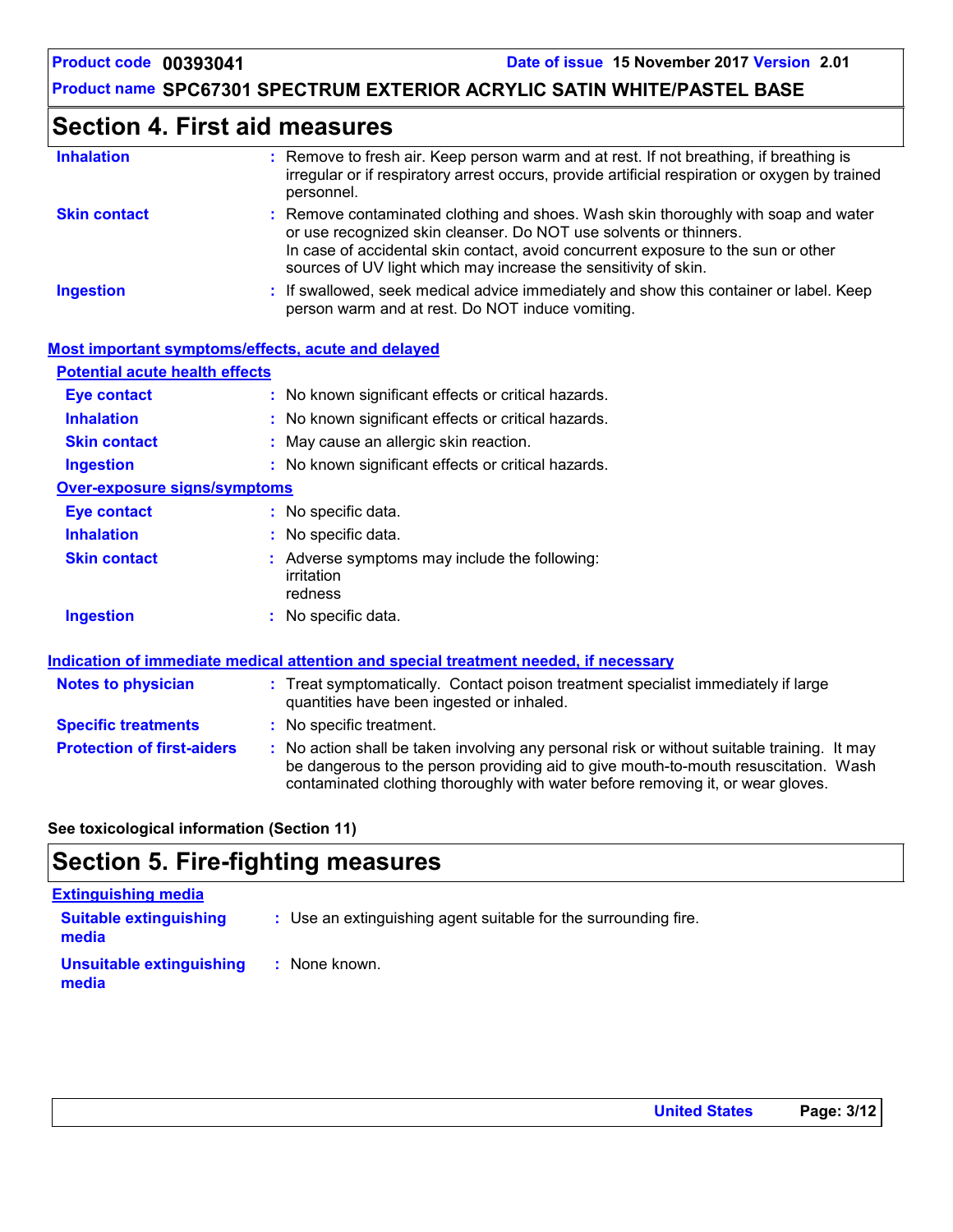## **Section 5. Fire-fighting measures**

| <b>Specific hazards arising</b><br>from the chemical     | : In a fire or if heated, a pressure increase will occur and the container may burst. This<br>material is harmful to aquatic life with long lasting effects. Fire water contaminated with<br>this material must be contained and prevented from being discharged to any waterway,<br>sewer or drain. |
|----------------------------------------------------------|------------------------------------------------------------------------------------------------------------------------------------------------------------------------------------------------------------------------------------------------------------------------------------------------------|
| <b>Hazardous thermal</b><br>decomposition products       | Decomposition products may include the following materials:<br>carbon oxides<br>metal oxide/oxides                                                                                                                                                                                                   |
| <b>Special protective actions</b><br>for fire-fighters   | : Promptly isolate the scene by removing all persons from the vicinity of the incident if<br>there is a fire. No action shall be taken involving any personal risk or without suitable<br>training.                                                                                                  |
| <b>Special protective</b><br>equipment for fire-fighters | Fire-fighters should wear appropriate protective equipment and self-contained breathing<br>apparatus (SCBA) with a full face-piece operated in positive pressure mode.                                                                                                                               |

## **Section 6. Accidental release measures**

#### **Personal precautions, protective equipment and emergency procedures**

| For non-emergency<br>personnel                               | : No action shall be taken involving any personal risk or without suitable training.<br>Evacuate surrounding areas. Keep unnecessary and unprotected personnel from<br>entering. Do not touch or walk through spilled material. Avoid breathing vapor or mist.<br>Provide adequate ventilation. Wear appropriate respirator when ventilation is<br>inadequate. Put on appropriate personal protective equipment.                                                                                                                                                                                                                                                                                             |
|--------------------------------------------------------------|--------------------------------------------------------------------------------------------------------------------------------------------------------------------------------------------------------------------------------------------------------------------------------------------------------------------------------------------------------------------------------------------------------------------------------------------------------------------------------------------------------------------------------------------------------------------------------------------------------------------------------------------------------------------------------------------------------------|
| For emergency responders                                     | : If specialized clothing is required to deal with the spillage, take note of any information in<br>Section 8 on suitable and unsuitable materials. See also the information in "For non-<br>emergency personnel".                                                                                                                                                                                                                                                                                                                                                                                                                                                                                           |
| <b>Environmental precautions</b>                             | : Avoid dispersal of spilled material and runoff and contact with soil, waterways, drains<br>and sewers. Inform the relevant authorities if the product has caused environmental<br>pollution (sewers, waterways, soil or air).                                                                                                                                                                                                                                                                                                                                                                                                                                                                              |
| <b>Methods and materials for containment and cleaning up</b> |                                                                                                                                                                                                                                                                                                                                                                                                                                                                                                                                                                                                                                                                                                              |
| <b>Small spill</b>                                           | : Stop leak if without risk. Move containers from spill area. Dilute with water and mop up<br>if water-soluble. Alternatively, or if water-insoluble, absorb with an inert dry material and<br>place in an appropriate waste disposal container. Dispose of via a licensed waste<br>disposal contractor.                                                                                                                                                                                                                                                                                                                                                                                                     |
| <b>Large spill</b>                                           | : Stop leak if without risk. Move containers from spill area. Approach release from<br>upwind. Prevent entry into sewers, water courses, basements or confined areas. Wash<br>spillages into an effluent treatment plant or proceed as follows. Contain and collect<br>spillage with non-combustible, absorbent material e.g. sand, earth, vermiculite or<br>diatomaceous earth and place in container for disposal according to local regulations<br>(see Section 13). Dispose of via a licensed waste disposal contractor. Contaminated<br>absorbent material may pose the same hazard as the spilled product. Note: see<br>Section 1 for emergency contact information and Section 13 for waste disposal. |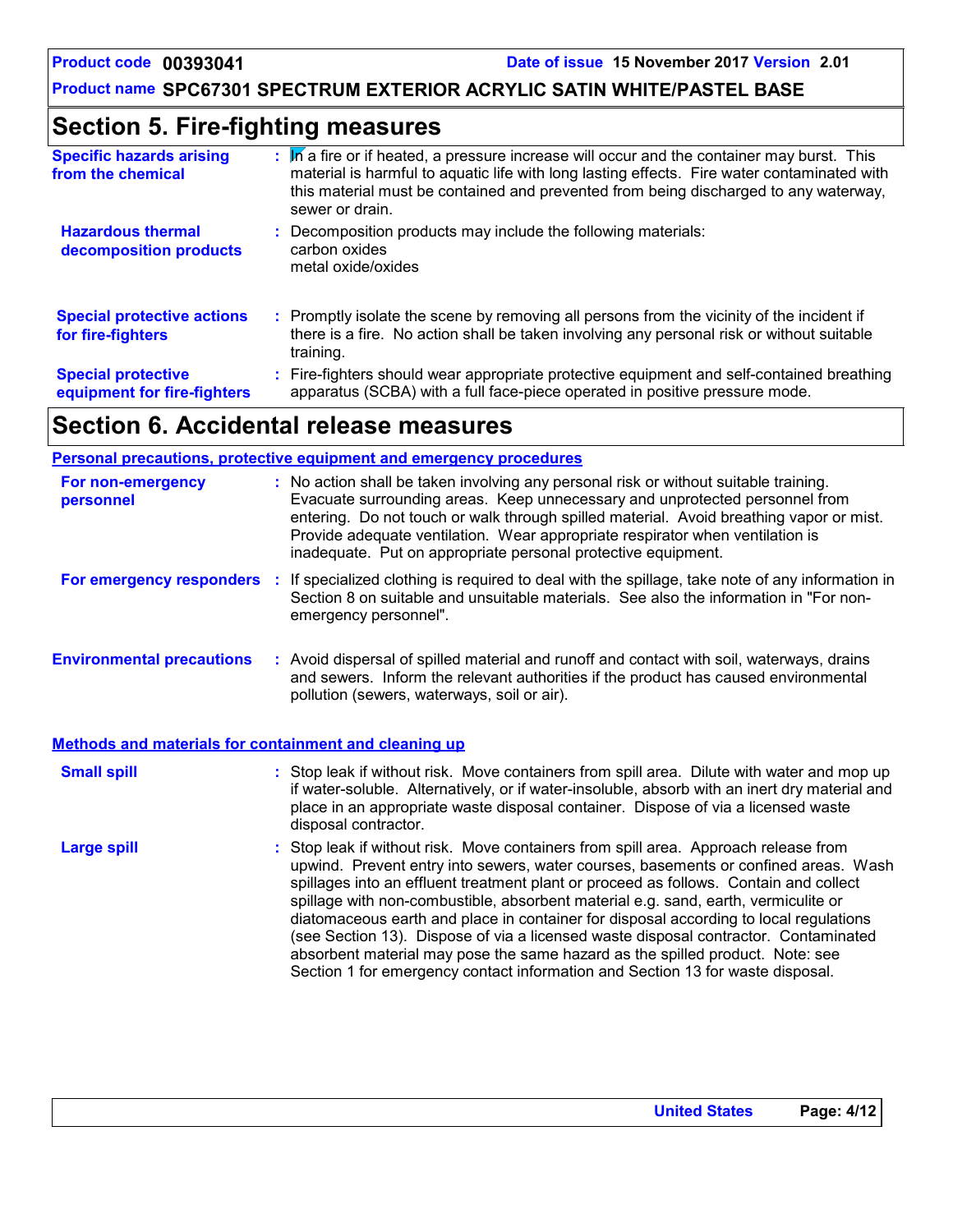## **Section 7. Handling and storage**

#### **Precautions for safe handling**

| <b>Protective measures</b>                                                       | : Put on appropriate personal protective equipment (see Section 8). Persons with a<br>history of skin sensitization problems should not be employed in any process in which<br>this product is used. Avoid exposure - obtain special instructions before use. Do not<br>handle until all safety precautions have been read and understood. Do not get in eyes<br>or on skin or clothing. Do not ingest. Avoid breathing vapor or mist. If during normal<br>use the material presents a respiratory hazard, use only with adequate ventilation or<br>wear appropriate respirator. Keep in the original container or an approved alternative<br>made from a compatible material, kept tightly closed when not in use. Empty containers<br>retain product residue and can be hazardous. Do not reuse container. |
|----------------------------------------------------------------------------------|--------------------------------------------------------------------------------------------------------------------------------------------------------------------------------------------------------------------------------------------------------------------------------------------------------------------------------------------------------------------------------------------------------------------------------------------------------------------------------------------------------------------------------------------------------------------------------------------------------------------------------------------------------------------------------------------------------------------------------------------------------------------------------------------------------------|
| <b>Special precautions</b>                                                       | : If this material is part of a multiple component system, read the Safety Data Sheet(s) for<br>the other component or components before blending as the resulting mixture may have<br>the hazards of all of its parts.                                                                                                                                                                                                                                                                                                                                                                                                                                                                                                                                                                                      |
| <b>Advice on general</b><br>occupational hygiene                                 | : Eating, drinking and smoking should be prohibited in areas where this material is<br>handled, stored and processed. Workers should wash hands and face before eating,<br>drinking and smoking. Remove contaminated clothing and protective equipment before<br>entering eating areas. See also Section 8 for additional information on hygiene<br>measures.                                                                                                                                                                                                                                                                                                                                                                                                                                                |
| <b>Conditions for safe storage,</b><br>including any<br><i>incompatibilities</i> | Do not store below the following temperature: $5^{\circ}$ C (41 <sup>o</sup> F). Store in accordance with<br>local regulations. Store in original container protected from direct sunlight in a dry, cool<br>and well-ventilated area, away from incompatible materials (see Section 10) and food<br>and drink. Keep container tightly closed and sealed until ready for use. Containers that<br>have been opened must be carefully resealed and kept upright to prevent leakage. Do<br>not store in unlabeled containers. Use appropriate containment to avoid environmental<br>contamination.                                                                                                                                                                                                              |

## **Section 8. Exposure controls/personal protection**

#### **Control parameters**

#### **Occupational exposure limits**

|                   | <b>Ingredient name</b>                                       | <b>Exposure limits</b>                              |  |  |  |  |  |
|-------------------|--------------------------------------------------------------|-----------------------------------------------------|--|--|--|--|--|
|                   | titanium dioxide                                             | OSHA PEL (United States, 6/2016).                   |  |  |  |  |  |
|                   |                                                              | TWA: 15 mg/m <sup>3</sup> 8 hours. Form: Total dust |  |  |  |  |  |
|                   |                                                              | ACGIH TLV (United States, 3/2017).                  |  |  |  |  |  |
|                   |                                                              | TWA: 10 mg/m <sup>3</sup> 8 hours.                  |  |  |  |  |  |
|                   | Mica-group minerals                                          | ACGIH TLV (United States, 3/2017).                  |  |  |  |  |  |
|                   |                                                              | TWA: 3 mg/m <sup>3</sup> 8 hours. Form: Respirable  |  |  |  |  |  |
|                   |                                                              | fraction                                            |  |  |  |  |  |
|                   |                                                              | OSHA PEL Z3 (United States, 6/2016).                |  |  |  |  |  |
|                   |                                                              | TWA: 20 mppcf 8 hours.                              |  |  |  |  |  |
|                   | benzophenone                                                 | None.                                               |  |  |  |  |  |
|                   | octhilinone (ISO)                                            | None.                                               |  |  |  |  |  |
|                   | Key to abbreviations                                         |                                                     |  |  |  |  |  |
| $\mathsf{A}$      | = Acceptable Maximum Peak                                    | S<br>= Potential skin absorption                    |  |  |  |  |  |
| <b>ACGIH</b>      | = American Conference of Governmental Industrial Hygienists. | = Respiratory sensitization<br>SR                   |  |  |  |  |  |
| C                 | $=$ Ceiling Limit                                            | SS<br>$=$ Skin sensitization                        |  |  |  |  |  |
| F                 | $=$ Fume                                                     | <b>STEL</b><br>= Short term Exposure limit values   |  |  |  |  |  |
| <b>IPEL</b>       | = Internal Permissible Exposure Limit                        | TD.<br>$=$ Total dust                               |  |  |  |  |  |
| <b>OSHA</b><br>R. | = Occupational Safety and Health Administration.             | <b>TLV</b><br>= Threshold Limit Value<br><b>TWA</b> |  |  |  |  |  |
|                   | = Respirable                                                 | = Time Weighted Average                             |  |  |  |  |  |
|                   |                                                              | <b>United States</b><br>Page: 5/12                  |  |  |  |  |  |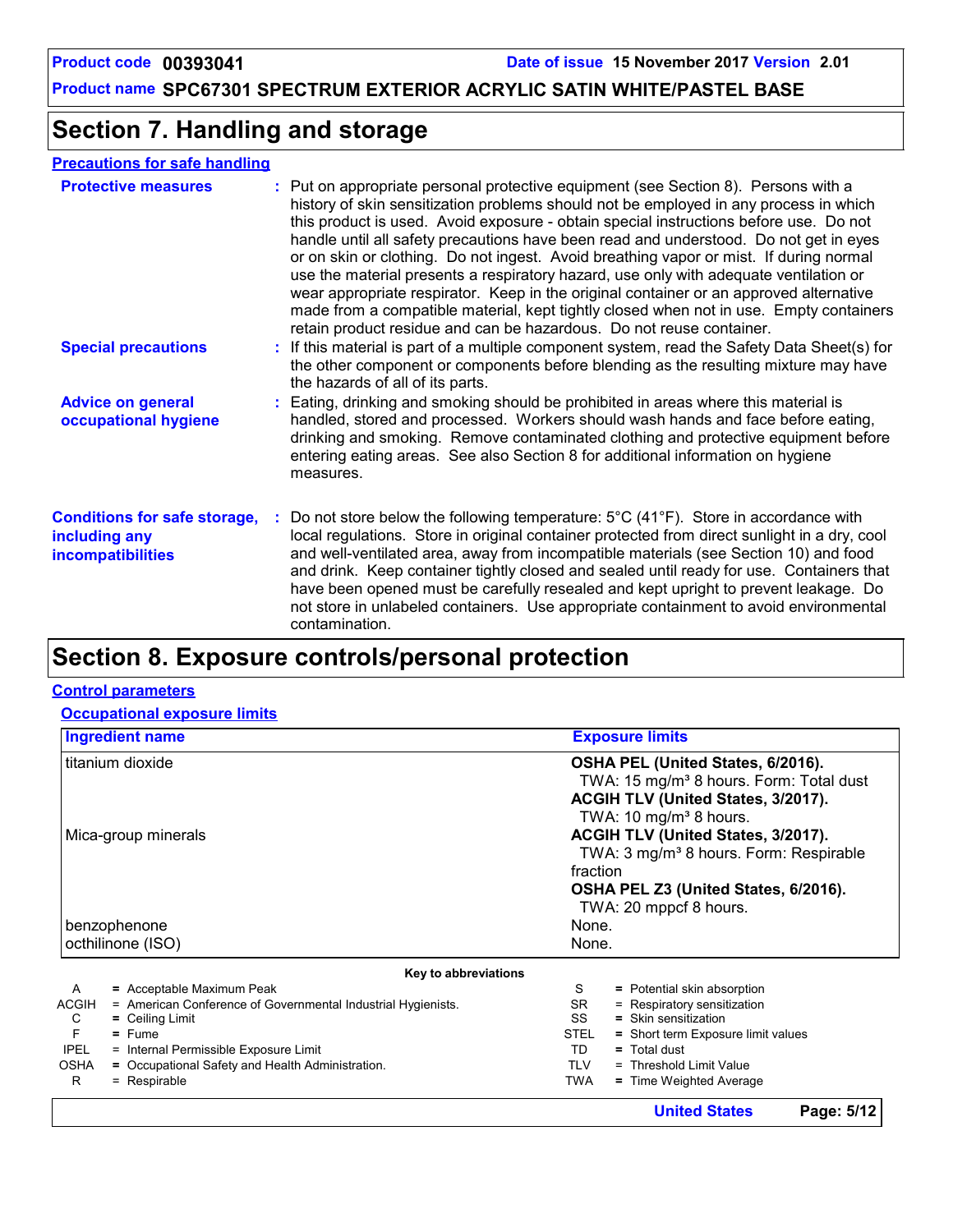## **Section 8. Exposure controls/personal protection**

Z = OSHA 29 CFR 1910.1200 Subpart Z - Toxic and Hazardous Substances

#### **Consult local authorities for acceptable exposure limits.**

| <b>Recommended monitoring</b><br>procedures          | ÷. | If this product contains ingredients with exposure limits, personal, workplace<br>atmosphere or biological monitoring may be required to determine the effectiveness of<br>the ventilation or other control measures and/or the necessity to use respiratory<br>protective equipment. Reference should be made to appropriate monitoring standards.<br>Reference to national guidance documents for methods for the determination of<br>hazardous substances will also be required.                                                                                                                                  |
|------------------------------------------------------|----|----------------------------------------------------------------------------------------------------------------------------------------------------------------------------------------------------------------------------------------------------------------------------------------------------------------------------------------------------------------------------------------------------------------------------------------------------------------------------------------------------------------------------------------------------------------------------------------------------------------------|
| <b>Appropriate engineering</b><br>controls           |    | If user operations generate dust, fumes, gas, vapor or mist, use process enclosures,<br>local exhaust ventilation or other engineering controls to keep worker exposure to<br>airborne contaminants below any recommended or statutory limits.                                                                                                                                                                                                                                                                                                                                                                       |
| <b>Environmental exposure</b><br><b>controls</b>     |    | Emissions from ventilation or work process equipment should be checked to ensure<br>they comply with the requirements of environmental protection legislation. In some<br>cases, fume scrubbers, filters or engineering modifications to the process equipment<br>will be necessary to reduce emissions to acceptable levels.                                                                                                                                                                                                                                                                                        |
| <b>Individual protection measures</b>                |    |                                                                                                                                                                                                                                                                                                                                                                                                                                                                                                                                                                                                                      |
| <b>Hygiene measures</b>                              |    | Wash hands, forearms and face thoroughly after handling chemical products, before<br>eating, smoking and using the lavatory and at the end of the working period.<br>Appropriate techniques should be used to remove potentially contaminated clothing.<br>Contaminated work clothing should not be allowed out of the workplace. Wash<br>contaminated clothing before reusing. Ensure that eyewash stations and safety<br>showers are close to the workstation location.                                                                                                                                            |
| <b>Eye/face protection</b><br><b>Skin protection</b> |    | Safety glasses with side shields.                                                                                                                                                                                                                                                                                                                                                                                                                                                                                                                                                                                    |
| <b>Hand protection</b>                               |    | Chemical-resistant, impervious gloves complying with an approved standard should be<br>worn at all times when handling chemical products if a risk assessment indicates this is<br>necessary. Considering the parameters specified by the glove manufacturer, check<br>during use that the gloves are still retaining their protective properties. It should be<br>noted that the time to breakthrough for any glove material may be different for different<br>glove manufacturers. In the case of mixtures, consisting of several substances, the<br>protection time of the gloves cannot be accurately estimated. |
| <b>Gloves</b>                                        |    | butyl rubber polyethylene                                                                                                                                                                                                                                                                                                                                                                                                                                                                                                                                                                                            |
| <b>Body protection</b>                               |    | Personal protective equipment for the body should be selected based on the task being<br>performed and the risks involved and should be approved by a specialist before<br>handling this product.                                                                                                                                                                                                                                                                                                                                                                                                                    |
| <b>Other skin protection</b>                         |    | Appropriate footwear and any additional skin protection measures should be selected<br>based on the task being performed and the risks involved and should be approved by a<br>specialist before handling this product.                                                                                                                                                                                                                                                                                                                                                                                              |
| <b>Respiratory protection</b>                        |    | Respirator selection must be based on known or anticipated exposure levels, the<br>hazards of the product and the safe working limits of the selected respirator. If workers<br>are exposed to concentrations above the exposure limit, they must use appropriate,<br>certified respirators. Use a properly fitted, air-purifying or air-fed respirator complying<br>with an approved standard if a risk assessment indicates this is necessary.                                                                                                                                                                     |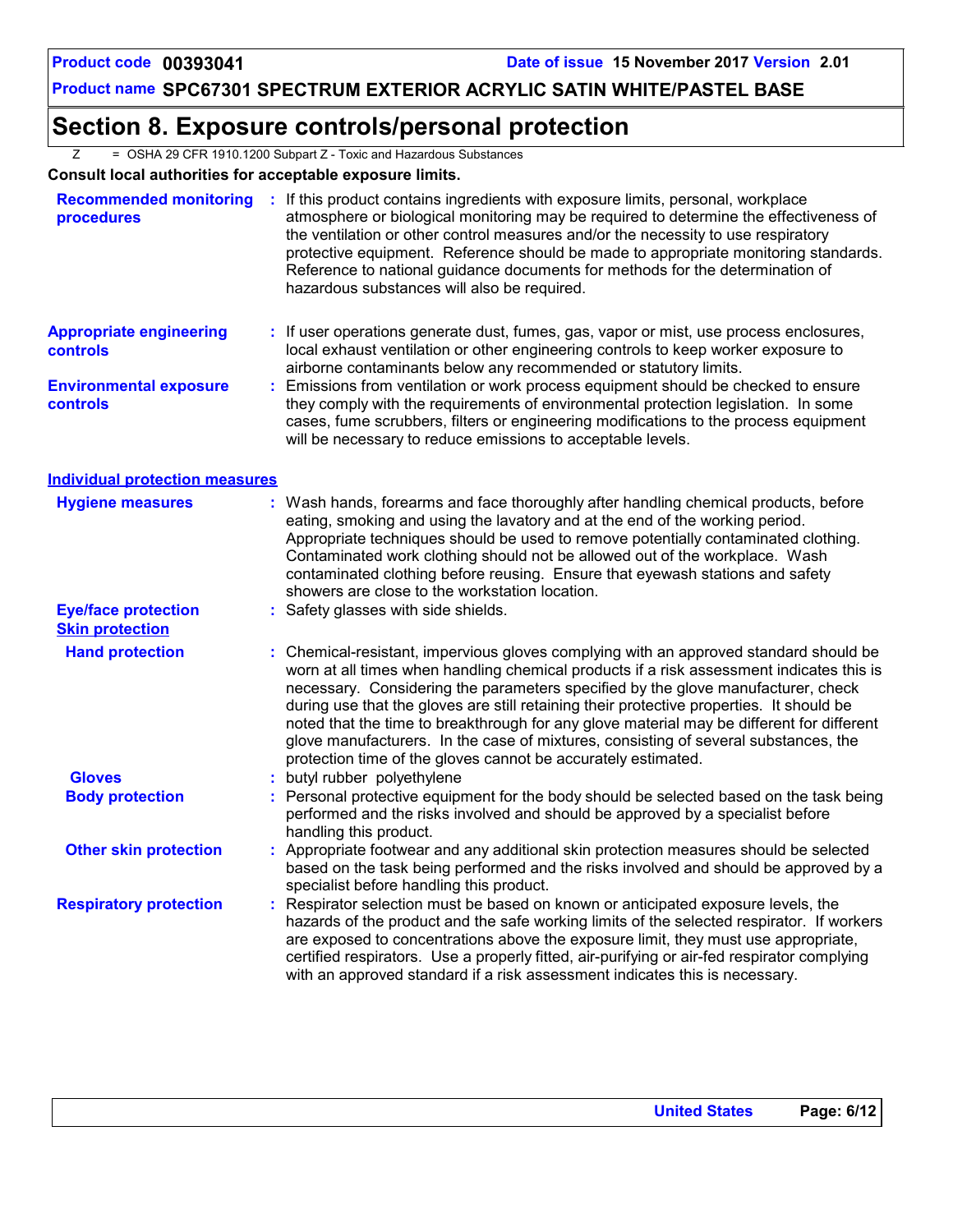## **Section 9. Physical and chemical properties**

#### **Appearance**

| <b>Physical state</b>                             | : Liquid.                                                            |
|---------------------------------------------------|----------------------------------------------------------------------|
| <b>Color</b>                                      | : Various                                                            |
|                                                   |                                                                      |
| Odor                                              | : Alcohol-like.                                                      |
| <b>Odor threshold</b>                             | $:$ Not available.                                                   |
| рH                                                | 9                                                                    |
| <b>Melting point</b>                              | : Not available.                                                     |
| <b>Boiling point</b>                              | : $100^{\circ}$ C (212 $^{\circ}$ F)                                 |
| <b>Flash point</b>                                | : Closed cup: Not applicable. [Product does not sustain combustion.] |
| <b>Auto-ignition temperature</b>                  | : Not available.                                                     |
| <b>Decomposition temperature : Not available.</b> |                                                                      |
| <b>Flammability (solid, gas)</b>                  | : Not available.                                                     |
| Lower and upper explosive<br>(flammable) limits   | : Not available.                                                     |
| <b>Evaporation rate</b>                           | $\therefore$ 0.05 (butyl acetate = 1)                                |
| <b>Vapor pressure</b>                             | : 3.3 kPa (25 mm Hg) [room temperature]                              |
| <b>Vapor density</b>                              | : Not available.                                                     |
| <b>Relative density</b>                           | : 1.28                                                               |
| Density (lbs / gal)                               | : 10.68                                                              |
| <b>Solubility</b>                                 | : Soluble in the following materials: cold water.                    |
| <b>Partition coefficient: n-</b><br>octanol/water | $:$ Not available.                                                   |
| <b>Viscosity</b>                                  | : Kinematic (40°C (104°F)): >0.21 cm <sup>2</sup> /s (>21 cSt)       |
| <b>Volatility</b>                                 | : $61\%$ (v/v), 47.394% (w/w)                                        |
| % Solid. (w/w)                                    | : 52.606                                                             |

## **Section 10. Stability and reactivity**

| <b>Reactivity</b>                            | : No specific test data related to reactivity available for this product or its ingredients.                                                  |  |
|----------------------------------------------|-----------------------------------------------------------------------------------------------------------------------------------------------|--|
| <b>Chemical stability</b>                    | : The product is stable.                                                                                                                      |  |
| <b>Possibility of hazardous</b><br>reactions | : Under normal conditions of storage and use, hazardous reactions will not occur.                                                             |  |
| <b>Conditions to avoid</b>                   | : When exposed to high temperatures may produce hazardous decomposition products.<br>Refer to protective measures listed in sections 7 and 8. |  |
| <b>Incompatible materials</b>                | : Keep away from the following materials to prevent strong exothermic reactions:<br>oxidizing agents, strong alkalis, strong acids.           |  |
| <b>Hazardous decomposition</b><br>products   | : Decomposition products may include the following materials: carbon monoxide, carbon<br>dioxide, smoke, oxides of nitrogen.                  |  |
|                                              | <b>United States</b><br>Page: 7/12                                                                                                            |  |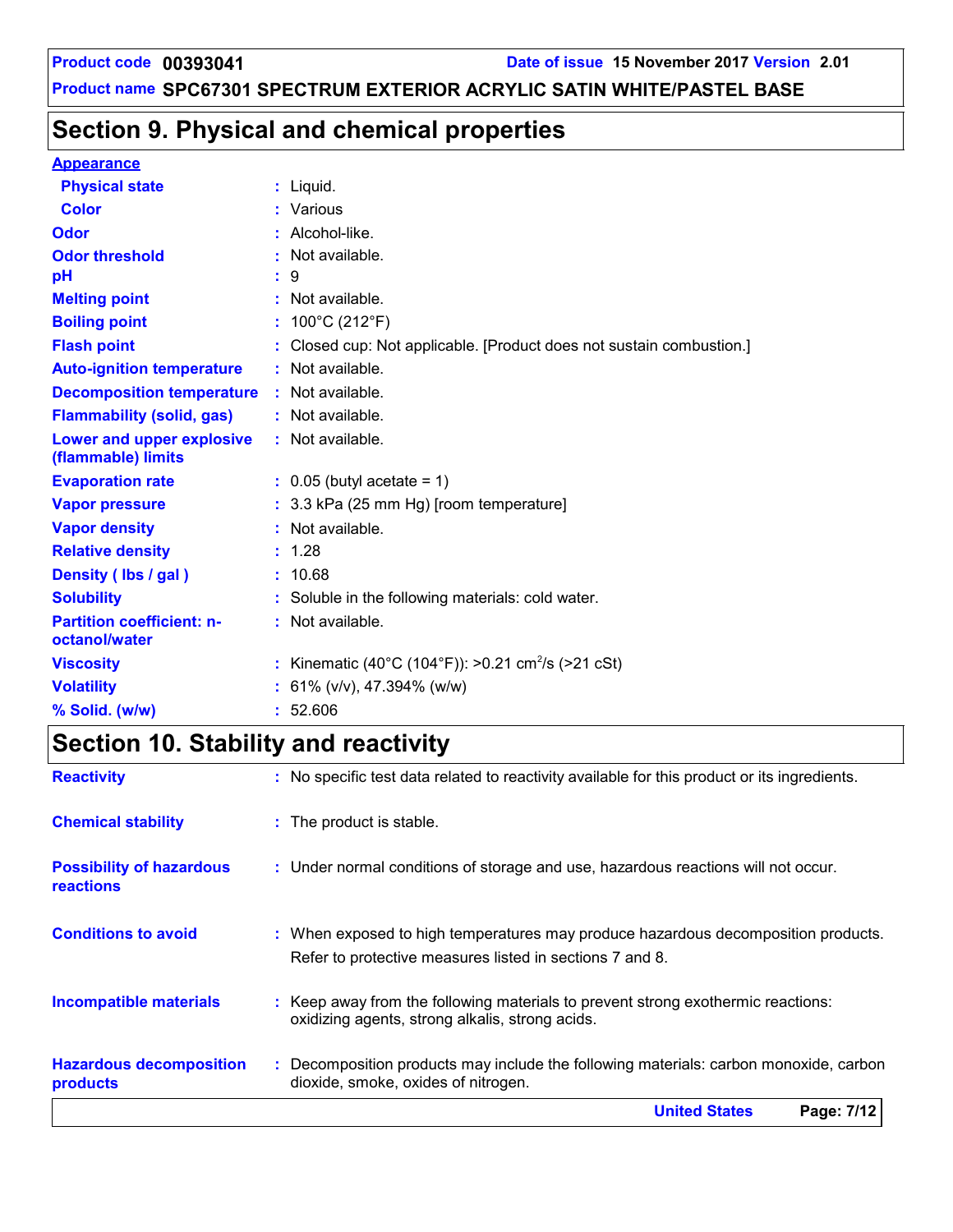## **Section 11. Toxicological information**

#### **Information on toxicological effects**

#### **Acute toxicity**

| <b>Product/ingredient name</b>                          | <b>Result</b>                                        |             |            | <b>Species</b>                                                                       | <b>Dose</b>              | <b>Exposure</b> |
|---------------------------------------------------------|------------------------------------------------------|-------------|------------|--------------------------------------------------------------------------------------|--------------------------|-----------------|
| titanium dioxide                                        | LD50 Oral                                            |             |            | Rat                                                                                  | $>11$ g/kg               |                 |
| benzophenone                                            | LD50 Dermal                                          |             |            | Rabbit                                                                               | 3.535 g/kg               |                 |
|                                                         | LD50 Oral                                            |             |            | Rat                                                                                  | >10 g/kg                 |                 |
| octhilinone (ISO)                                       | LD50 Dermal<br>LD50 Oral                             |             |            | Rabbit<br>Rat                                                                        | 0.69 g/kg<br>$0.55$ g/kg |                 |
|                                                         |                                                      |             |            |                                                                                      |                          |                 |
| <b>Conclusion/Summary</b>                               |                                                      |             |            | : There are no data available on the mixture itself.                                 |                          |                 |
| <b>Irritation/Corrosion</b>                             |                                                      |             |            |                                                                                      |                          |                 |
| <b>Conclusion/Summary</b>                               |                                                      |             |            |                                                                                      |                          |                 |
| <b>Skin</b>                                             |                                                      |             |            | : There are no data available on the mixture itself.                                 |                          |                 |
| <b>Eyes</b>                                             |                                                      |             |            | There are no data available on the mixture itself.                                   |                          |                 |
| <b>Respiratory</b>                                      |                                                      |             |            | There are no data available on the mixture itself.                                   |                          |                 |
| <b>Sensitization</b>                                    |                                                      |             |            |                                                                                      |                          |                 |
| <b>Conclusion/Summary</b>                               |                                                      |             |            |                                                                                      |                          |                 |
| <b>Skin</b>                                             |                                                      |             |            | : There are no data available on the mixture itself.                                 |                          |                 |
| <b>Respiratory</b>                                      |                                                      |             |            | There are no data available on the mixture itself.                                   |                          |                 |
| <b>Mutagenicity</b>                                     |                                                      |             |            |                                                                                      |                          |                 |
| <b>Conclusion/Summary</b>                               | : There are no data available on the mixture itself. |             |            |                                                                                      |                          |                 |
| <b>Carcinogenicity</b>                                  |                                                      |             |            |                                                                                      |                          |                 |
| <b>Conclusion/Summary</b>                               | : There are no data available on the mixture itself. |             |            |                                                                                      |                          |                 |
| <b>Classification</b>                                   |                                                      |             |            |                                                                                      |                          |                 |
| <b>Product/ingredient name</b>                          | <b>OSHA</b>                                          | <b>IARC</b> | <b>NTP</b> |                                                                                      |                          |                 |
| titanium dioxide                                        | L.                                                   | 2B          |            |                                                                                      |                          |                 |
| benzophenone                                            |                                                      | 2B          |            |                                                                                      |                          |                 |
| <b>Carcinogen Classification code:</b>                  |                                                      |             |            |                                                                                      |                          |                 |
| IARC: 1, 2A, 2B, 3, 4                                   |                                                      |             |            |                                                                                      |                          |                 |
| OSHA: +                                                 |                                                      |             |            | NTP: Known to be a human carcinogen; Reasonably anticipated to be a human carcinogen |                          |                 |
| Not listed/not regulated: -                             |                                                      |             |            |                                                                                      |                          |                 |
| <b>Reproductive toxicity</b>                            |                                                      |             |            |                                                                                      |                          |                 |
| <b>Conclusion/Summary</b>                               | : There are no data available on the mixture itself. |             |            |                                                                                      |                          |                 |
| <b>Teratogenicity</b>                                   |                                                      |             |            |                                                                                      |                          |                 |
| <b>Conclusion/Summary</b>                               | : There are no data available on the mixture itself. |             |            |                                                                                      |                          |                 |
| <b>Specific target organ toxicity (single exposure)</b> |                                                      |             |            |                                                                                      |                          |                 |

Not available.

#### **Specific target organ toxicity (repeated exposure)**

| <b>Name</b>  |          |
|--------------|----------|
| benzophenone | ategory  |
|              | <u>_</u> |

| <b>United States</b> | Page: 8/12 |
|----------------------|------------|
|----------------------|------------|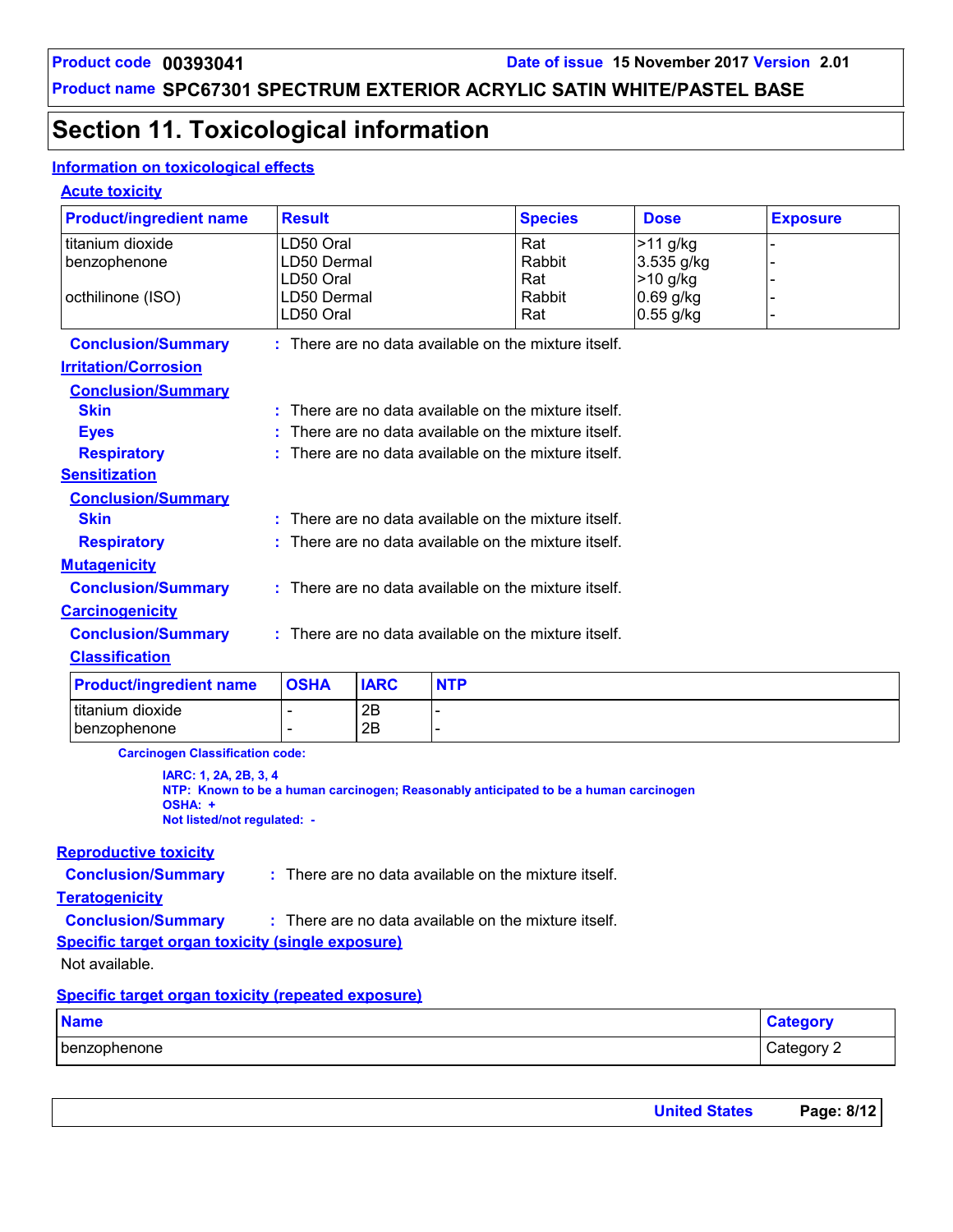## **Section 11. Toxicological information**

**Target organs :** Contains material which may cause damage to the following organs: lungs, upper respiratory tract.

| <b>Aspiration hazard</b><br>Not available.   |                                                                                                                                                                                                                                                                                                                                                                                                                                                                                                                                                                                                                                                                                                                                       |
|----------------------------------------------|---------------------------------------------------------------------------------------------------------------------------------------------------------------------------------------------------------------------------------------------------------------------------------------------------------------------------------------------------------------------------------------------------------------------------------------------------------------------------------------------------------------------------------------------------------------------------------------------------------------------------------------------------------------------------------------------------------------------------------------|
| Information on the likely routes of exposure |                                                                                                                                                                                                                                                                                                                                                                                                                                                                                                                                                                                                                                                                                                                                       |
| <b>Potential acute health effects</b>        |                                                                                                                                                                                                                                                                                                                                                                                                                                                                                                                                                                                                                                                                                                                                       |
|                                              |                                                                                                                                                                                                                                                                                                                                                                                                                                                                                                                                                                                                                                                                                                                                       |
| <b>Eye contact</b>                           | : No known significant effects or critical hazards.                                                                                                                                                                                                                                                                                                                                                                                                                                                                                                                                                                                                                                                                                   |
| <b>Inhalation</b>                            | : No known significant effects or critical hazards.                                                                                                                                                                                                                                                                                                                                                                                                                                                                                                                                                                                                                                                                                   |
| <b>Skin contact</b>                          | May cause an allergic skin reaction.                                                                                                                                                                                                                                                                                                                                                                                                                                                                                                                                                                                                                                                                                                  |
| <b>Ingestion</b>                             | : No known significant effects or critical hazards.                                                                                                                                                                                                                                                                                                                                                                                                                                                                                                                                                                                                                                                                                   |
| <b>Over-exposure signs/symptoms</b>          |                                                                                                                                                                                                                                                                                                                                                                                                                                                                                                                                                                                                                                                                                                                                       |
| <b>Eye contact</b>                           | : No specific data.                                                                                                                                                                                                                                                                                                                                                                                                                                                                                                                                                                                                                                                                                                                   |
| <b>Inhalation</b>                            | : No specific data.                                                                                                                                                                                                                                                                                                                                                                                                                                                                                                                                                                                                                                                                                                                   |
| <b>Skin contact</b>                          | : Adverse symptoms may include the following:                                                                                                                                                                                                                                                                                                                                                                                                                                                                                                                                                                                                                                                                                         |
|                                              | irritation                                                                                                                                                                                                                                                                                                                                                                                                                                                                                                                                                                                                                                                                                                                            |
|                                              | redness                                                                                                                                                                                                                                                                                                                                                                                                                                                                                                                                                                                                                                                                                                                               |
| <b>Ingestion</b>                             | : No specific data.                                                                                                                                                                                                                                                                                                                                                                                                                                                                                                                                                                                                                                                                                                                   |
| <b>Conclusion/Summary</b>                    | Delayed and immediate effects and also chronic effects from short and long term exposure<br>: There are no data available on the mixture itself. Acrylate components of the mixture                                                                                                                                                                                                                                                                                                                                                                                                                                                                                                                                                   |
|                                              | have irritating properties. Prolonged or repeated contact with skin or mucous<br>membrane may result in irritation symptoms, such as redness, blistering, dermatitis etc.<br>May cause allergic skin reactions with repeated exposure. The inhalation of airborne<br>droplets or aerosols may cause irritation of the respiratory tract. Ingestion may cause<br>nausea, weakness and central nervous system effects. If splashed in the eyes, the<br>liquid may cause irritation and reversible damage. This takes into account, where<br>known, delayed and immediate effects and also chronic effects of components from<br>short-term and long-term exposure by oral, inhalation and dermal routes of exposure<br>and eye contact. |
| <b>Short term exposure</b>                   |                                                                                                                                                                                                                                                                                                                                                                                                                                                                                                                                                                                                                                                                                                                                       |
| <b>Potential immediate</b><br>effects        | : There are no data available on the mixture itself.                                                                                                                                                                                                                                                                                                                                                                                                                                                                                                                                                                                                                                                                                  |
| <b>Potential delayed effects</b>             | : There are no data available on the mixture itself.                                                                                                                                                                                                                                                                                                                                                                                                                                                                                                                                                                                                                                                                                  |
| <b>Long term exposure</b>                    |                                                                                                                                                                                                                                                                                                                                                                                                                                                                                                                                                                                                                                                                                                                                       |
| <b>Potential immediate</b><br>effects        | : There are no data available on the mixture itself.                                                                                                                                                                                                                                                                                                                                                                                                                                                                                                                                                                                                                                                                                  |
| <b>Potential delayed effects</b>             | : There are no data available on the mixture itself.                                                                                                                                                                                                                                                                                                                                                                                                                                                                                                                                                                                                                                                                                  |
| <b>Potential chronic health effects</b>      |                                                                                                                                                                                                                                                                                                                                                                                                                                                                                                                                                                                                                                                                                                                                       |
| <b>General</b>                               | : Once sensitized, a severe allergic reaction may occur when subsequently exposed to<br>very low levels.                                                                                                                                                                                                                                                                                                                                                                                                                                                                                                                                                                                                                              |
| <b>Carcinogenicity</b>                       | : Suspected of causing cancer. Risk of cancer depends on duration and level of<br>exposure.                                                                                                                                                                                                                                                                                                                                                                                                                                                                                                                                                                                                                                           |
| <b>Mutagenicity</b>                          | No known significant effects or critical hazards.                                                                                                                                                                                                                                                                                                                                                                                                                                                                                                                                                                                                                                                                                     |
| <b>Teratogenicity</b>                        | No known significant effects or critical hazards.                                                                                                                                                                                                                                                                                                                                                                                                                                                                                                                                                                                                                                                                                     |
| <b>Developmental effects</b>                 | No known significant effects or critical hazards.                                                                                                                                                                                                                                                                                                                                                                                                                                                                                                                                                                                                                                                                                     |
| <b>Fertility effects</b>                     | : No known significant effects or critical hazards.                                                                                                                                                                                                                                                                                                                                                                                                                                                                                                                                                                                                                                                                                   |
|                                              | <b>United States</b><br>Page: 9/12                                                                                                                                                                                                                                                                                                                                                                                                                                                                                                                                                                                                                                                                                                    |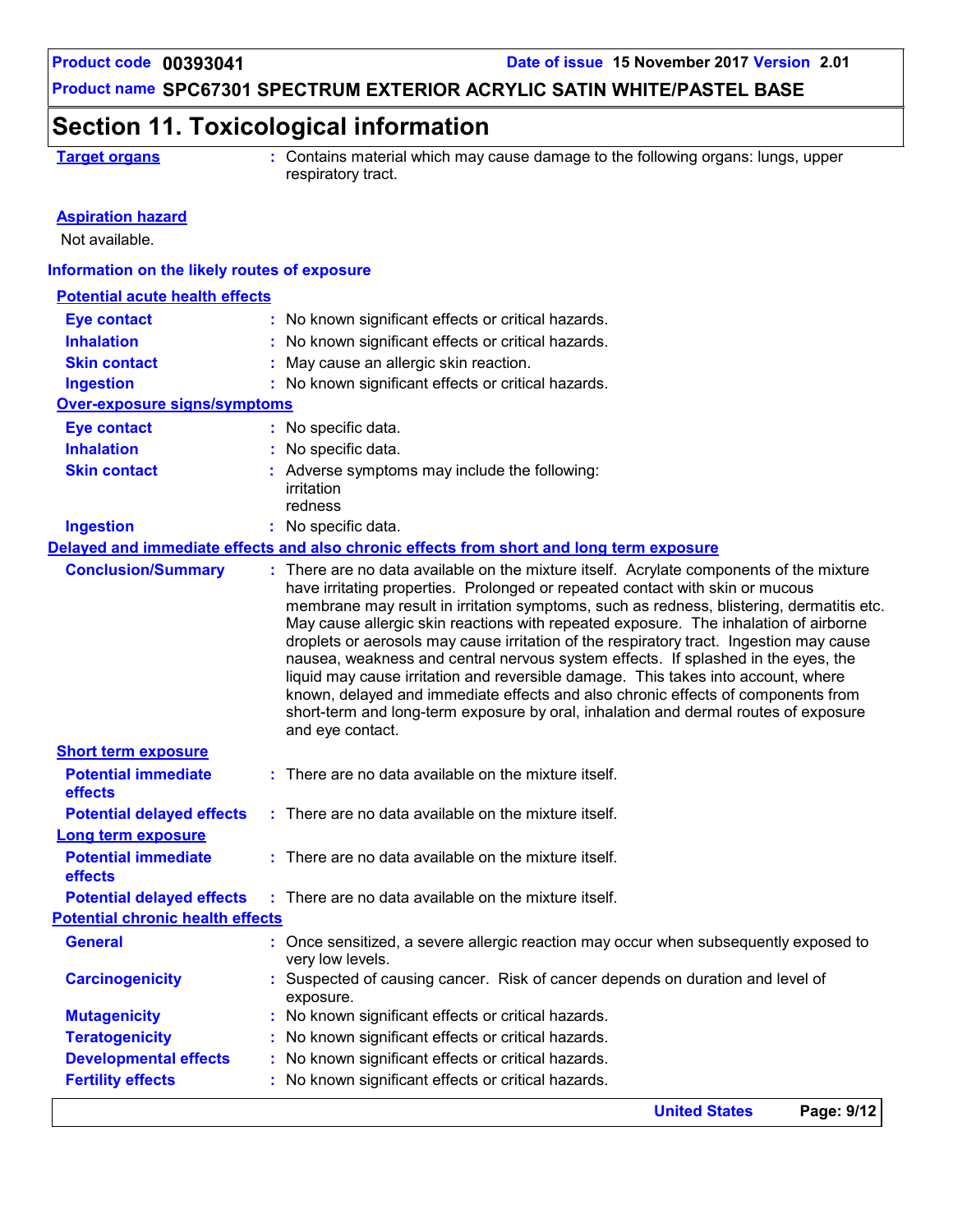## **Section 11. Toxicological information**

**Numerical measures of toxicity**

#### **Acute toxicity estimates**

| <b>Route</b> | <b>ATE value</b> |
|--------------|------------------|
| Oral         | 199627.5 mg/kg   |

## **Section 12. Ecological information**

| <b>Toxicity</b>                |                                  |                         |                 |  |
|--------------------------------|----------------------------------|-------------------------|-----------------|--|
| <b>Product/ingredient name</b> | <b>Result</b>                    | <b>Species</b>          | <b>Exposure</b> |  |
| titanium dioxide               | Acute LC50 >100 mg/l Fresh water | Daphnia - Daphnia magna | 48 hours        |  |

#### **Persistence and degradability**

Not available.

#### **Bioaccumulative potential**

| <b>Product/ingredient name</b> | $LogP_{ow}$ | <b>BCF</b> | <b>Potential</b> |
|--------------------------------|-------------|------------|------------------|
| I benzophenone                 | 3.18        | 12.02      | low              |
| octhilinone (ISO)              | 2.45        |            | low              |

#### **Mobility in soil**

**Soil/water partition coefficient (Koc)** 

**:** Not available.

## **Section 13. Disposal considerations**

| <b>Disposal methods</b> | : The generation of waste should be avoided or minimized wherever possible. Disposal<br>of this product, solutions and any by-products should at all times comply with the<br>requirements of environmental protection and waste disposal legislation and any<br>regional local authority requirements. Dispose of surplus and non-recyclable products<br>via a licensed waste disposal contractor. Waste should not be disposed of untreated to<br>the sewer unless fully compliant with the requirements of all authorities with jurisdiction.<br>Waste packaging should be recycled. Incineration or landfill should only be considered<br>when recycling is not feasible. This material and its container must be disposed of in a<br>safe way. Care should be taken when handling emptied containers that have not been<br>cleaned or rinsed out. Empty containers or liners may retain some product residues.<br>Avoid dispersal of spilled material and runoff and contact with soil, waterways, drains |
|-------------------------|----------------------------------------------------------------------------------------------------------------------------------------------------------------------------------------------------------------------------------------------------------------------------------------------------------------------------------------------------------------------------------------------------------------------------------------------------------------------------------------------------------------------------------------------------------------------------------------------------------------------------------------------------------------------------------------------------------------------------------------------------------------------------------------------------------------------------------------------------------------------------------------------------------------------------------------------------------------------------------------------------------------|
|                         | and sewers.                                                                                                                                                                                                                                                                                                                                                                                                                                                                                                                                                                                                                                                                                                                                                                                                                                                                                                                                                                                                    |

**Disposal should be in accordance with applicable regional, national and local laws and regulations.**

**Refer to Section 7: HANDLING AND STORAGE and Section 8: EXPOSURE CONTROLS/PERSONAL PROTECTION for additional handling information and protection of employees. Section 6. Accidental release measures**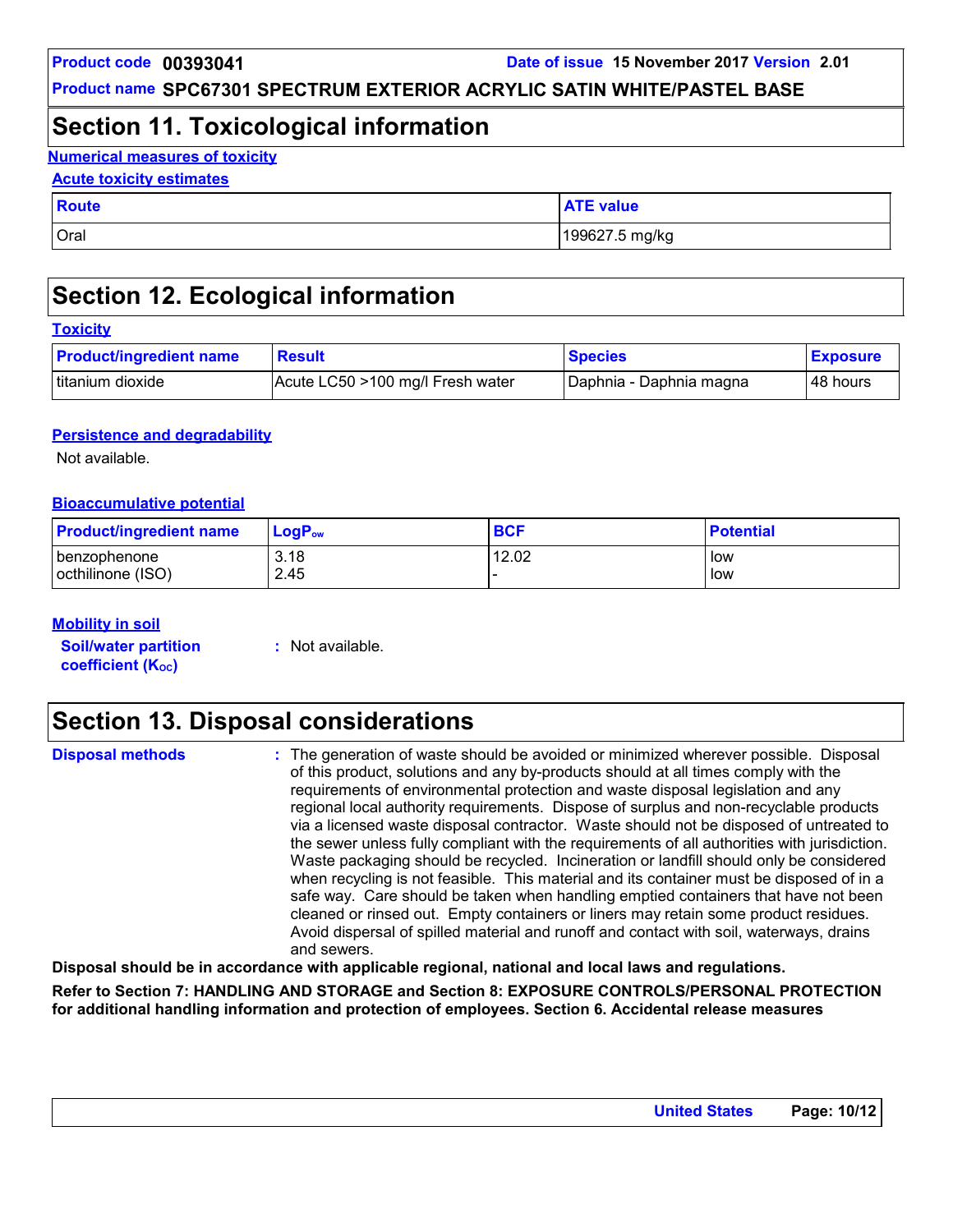## **14. Transport information**

|                                                             | <b>DOT</b>      | <b>IMDG</b>            | <b>IATA</b>            |
|-------------------------------------------------------------|-----------------|------------------------|------------------------|
| <b>UN number</b>                                            | Not regulated.  | Not regulated.         | Not regulated.         |
| <b>UN proper shipping</b><br>name                           | ٠               |                        |                        |
| <b>Transport hazard class  -</b><br>(e <sub>s</sub> )       |                 |                        |                        |
| <b>Packing group</b>                                        |                 |                        |                        |
| <b>Environmental hazards No.</b><br><b>Marine pollutant</b> | Not applicable. | No.<br>Not applicable. | No.<br>Not applicable. |
| <b>substances</b>                                           |                 |                        |                        |

#### **Additional information**

| <b>DOT</b>  | : None identified. |
|-------------|--------------------|
| <b>IMDG</b> | : None identified. |
| <b>IATA</b> | : None identified. |

**Special precautions for user Transport within user's premises:** always transport in closed containers that are **:** upright and secure. Ensure that persons transporting the product know what to do in the event of an accident or spillage.

## **Section 15. Regulatory information**

#### **United States**

**United States inventory (TSCA 8b) :** All components are listed or exempted.

| United States - TSCA 5(e) - Substances consent order:<br>partially fluorinated alcohol, reaction products |                                                                                                                      | Listed           |           |
|-----------------------------------------------------------------------------------------------------------|----------------------------------------------------------------------------------------------------------------------|------------------|-----------|
| 5-chloro-2-methyl-2H-isothiazol-3-one                                                                     | United States - TSCA 5(a)2 - Proposed significant new use rules:<br>partially fluorinated alcohol, reaction products | Listed<br>Listed | P-96-1251 |
| <b>SARA 302/304</b>                                                                                       |                                                                                                                      |                  |           |
| <b>SARA 304 RQ</b>                                                                                        | : Not applicable.                                                                                                    |                  |           |
| <b>Composition/information on ingredients</b>                                                             |                                                                                                                      |                  |           |
| No products were found.                                                                                   |                                                                                                                      |                  |           |
| <b>SARA 311/312</b>                                                                                       |                                                                                                                      |                  |           |
| <b>Classification</b>                                                                                     | : Immediate (acute) health hazard<br>Delayed (chronic) health hazard                                                 |                  |           |

**Composition/information on ingredients**